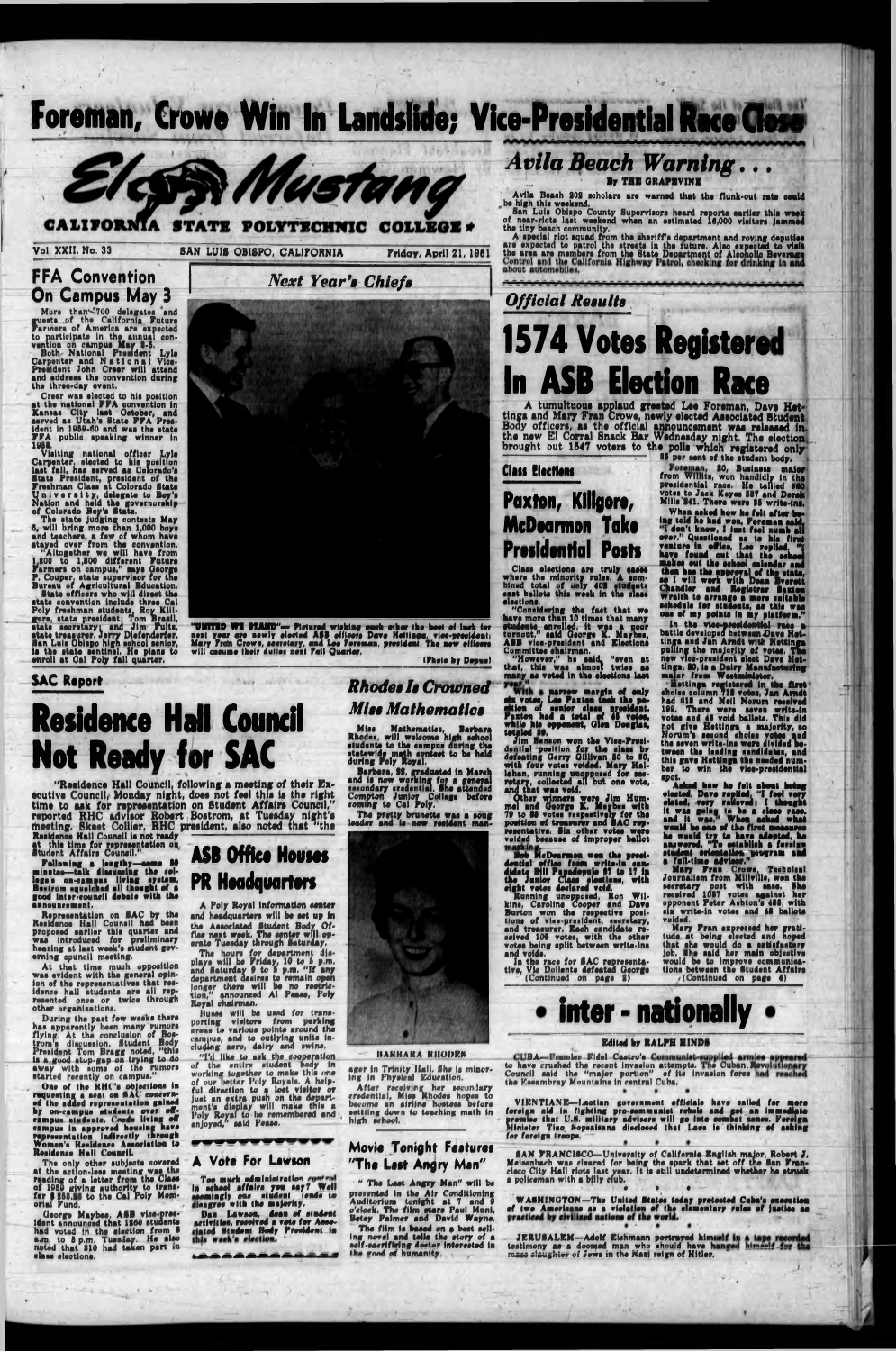#### **The Biology of the Spirit Reviewed by Dr. Loughran**

*Vf.* Joseph Loughren, minister ' the Congregational Church in in Lula Obispo, will rcviaw "Tha ology of The Hplrit," by Edmond . Sinnott. Tuesday, April 25 at >oka at High Noon In the etaff lining room.

Dr. Sinnott is a botanist who taught at Harvard and Columbia Unlveroltieo aa wall aa at Yala, where ha la dean amarltua of tha graduate achool,

#### **Saturday Dance In Crandall** 6**ym Nat Blue Noon Thomo**

"Blue Moon" la tha thema for the freshman aponsored dance at Crandall Oym tomorrow night from 9:30 to 12:30 o'clock.

Brand Blanechard, profeasor of philosophy at Yale, calls Sinnott's book "more than a timely book, it conducts an argument for a sound and important conclusion through a aet of biological pacaa that are faaalnating in thamaelvea."

By Jim Johnson

#### **...SORRY...**

\* Bl Muatang apologlaea for an Inaorroct Idantlflcailon under lhr vleltlng aanatora photograph which appeared Tuesday, Mrs Vernon Sturgeon waa Identified aa Mra. Hugo Plaher.

Tha Editor

The Newman Club's Poly Royal Hreakfaat will be held Sunday. April 80 at 10 a.m. In tha etaff dining roo®. Tha annual affair will feature Owen Servatius as guaat speaker, and will honor Newman alumni, past officers and advlaora. Poly Royal Queen Anne Millar will alao attend.

#### EL MUSTANG Priday, April 21,1981

**Jim Sot\* . • •**

a resume of the elub's activities and aahlavemanta. Ha invitee all Nawman Club members, parenta and guests to attend,

Tickets are being sold by Newman Club mamhera at fl each. Don .Hamilton, hdad of the braakfact committee, haa aaked that tickets be purohaead by Tuaaday. April 26. They may be obtained

> **Can Peace Corps candidates expect to go abroad and** return home and train for peace and then return home to **train for war under the current Selectice Service program?** The Selective Service Act established in 1955 made<sub>rit</sub>

mandatory for every United States male citizen who met

College Union<br>Lile Council will flrat S Halle Union and Residence praeent Cal Sing Conteat

in oa uererred from military Halls Council will present Cal According to Lt. Gen. Lewis R.<br>Poly's first Spring Sing Contest Hershey, director, Selective Service Friday, May 26 in the new Men's System, Peace Corps volunteers Gym. the women's division, Santa can be deferred from military Act.

> 'The relationship of the<br>'e Service Hystem with<br>'Aid who hecome momba Uve Bervice System v trante who become members Posee eorpe can be handled admin-<br>latratively," Herahey wrote in a regent bulletin from Washington

BARR'S

#### **Breakfast Planned By, Newman Club**

In order to give etudenta and vlaitore comethlng to do tha night of tha Coronation Ball, tha Junior Claaa la aponaoring a cteak dinner and lecture beginning at 7:80 p.m. In the Motel Inn. Class and holders may purchase the ducats at \$5 a couple. Others may purchase tickets at \$7 a couple. Anyone may attend.<br>The lecture entitled, "Leta Talk qualifications to serve in the armed forces between the ages of 18 and 26—if drafted for a period of two ' years of reserve training. Subse. quently, Peace Corps volunteers all over the country have asked, "Will we be deferred 7"

A abort film atrip taken at the Cardinal Nawman Weekend held at Santa Catalina Ialand will be shown and alldaa of other province

events will be seen.<br>President Tony Massa will give oonteat

### *Peace Corps Volunteers Deferred From Service* BY MIKB CAB8ITY

counselor.<br>— Gould will begin speaking<br>dinner and has agreed to di after dinner and has agreed to dismiss<br>those who wish to attend the Coroose who wish to attend the Coronation Hall. Parenta ran remain to hear tha talk which will Include tape recordings from some of Gould's lecture classes in family relations.

#### *First Spring Sing Attracts 16 Clubs*

rica "Today we need both wisdom and ind that's the reason<br>s \_should \_'wake \_up read'," eald Praaldant John F. atrength a:<br>Americans and that's the reason why Kcnnedy whan expreaalng the motto of the American Library Annooiation which is sponsoring Na-<br>tional Library Week April 16-22.<br>\_\_At\_Cal Poly's library, in obser-Weak, an assortment tlonal Library At Cal Poly ving Library Week, an assortment of new books are displayed which are directed at atudents with varied intereats. Among the books are: " Elements of Physical Chemletry" by Samuel Qlaeaton end David I.cwla, "The Image of the City" by Kevin Lynch, and "law—for the' Veterinarian and I.tveatock Owner" by Hannah Storm.

aold between 11 a.m. and 1 p.m., according to Hamilton.

### *Gould To Speak At Jr. Class Dinner*



"The power to defer registrants<br>ho perform functions in national alth, safety, or intareat new "The who *Mealth, safety, or interes* axiata,' continued Harahey.

But what happens to the Peace Corpa member when ha return home? Important factors listed by Harahey for consideration when the volunteers returns home inwhich apply when he is reless and whether or not the registral on his return from service with the Peace Corps engages in an activity which psrmtta him to be deferred in the national health, safety, or intareat."

About You," will be given by Cal Poly'a Norman dould, family relatione lnatructor and marriage

Hershey concluded by saying that if the member returned home and engaged in no activity that prevented him from quallfylag from further deferment buck aa work In the Intareat of national safety or welfare, possible draft Into the armed forces could be af-fected.

- **HATS**  Resistol and Bailey, Felt and straw
- **SHIRTS**  Miller Karman and Panhandle Slim, Matching for the Family.
- **RIDERS** Thunderbird, Lasso, Levi, Bell Bottoms for the Gals.
- **e BOOTS AND MOCCASINS** Texas Boot Co.
- • **JACKETS** \* Wool or Leather by Pioneer Wear, Corral and Sportswear.
- **EVERYTHING FOR THE ROPER**  Our ropes are guaranteed to catch.

Lucia Hall, Home Economica Club and Trinity Hall have entered the

.Wealey Fallowahtp and Nawman Club are entered In the mixed division) Heron Hall, Muatang Wreatilng Club. Fremont Hall Heights and Rally Club have entered the production dtvtalon.

The speciality division leads in entries with the Corinthians Sailing Club, Oiondaliara, Roger Willlama Fellowship, Muir Hall Heights, Chase Hall, Hillel Club and Block "P" Lettermans Club entering.

"Five tronhlei called "Muati Awards" will be awarded to winning groupa, and all groupa are reminded to be prepared for tha, tryouta on May 8 and 4/' said Oeornal Spain, chairman of Collage Union.

Mac Dyer won the treaaurcr portion from Hue Spencer by a cflm margin of two votoa, 100 to II, with eight votes declared vpld.

#### **Book Display Honors Library Week-**

In the closest race in the class elections, Joe Eallen defeated Jana Mosgar-Zoulal for the BAC representative position 99 to 98. There was also one write-in and eight void ballots for the poiltion.

Jack Kayaa, praaldant of the Junior Claaa, enoouragee all Junlore to attend and aeka that they urge parents to come also. "Reserva-<br>tions have already been made for ona have already been mads for 160 peoplo," Kayaa aayi. "and thla will save the parents the trouble of finding a restaurant and waiting to eat dinner. It will alio give them something to do whllo the itudente are at the dance."

This la the fourth annual celebration of National Library Week which la a cltlaen' a movement to encourage lifetime reading habits and the use and support or libraries by everyone.

National Library Week, through a wide range of national and local eventa, provides a dramatic focue for year round community reading.

How does th|e effort Cal Poly etudenta who have expreeeed Interest in applying for the Peace Corpa? Currently, our program here would not apply to Heraney's statements. However, once the applicant has volunteered and received notice of nie acceptance, the Selective Service would take neceeaery action,

Any student who would be Interested in seeing the bulletin concerning draft deferment for Peace Corps candidates should inquire at the El Mustang editorial off!ee.



, , , See our new Spring Line el

#### **Class Elections**

(Continued from page 1) Spain 77 to 84, with ona vote declared invalid.

Winner of the Sophmore Class preeldentlal office wae Roy Kill gore. Killgore defeated Mike Brundy 115 to D1.

. Ken Lewis,

#### *New Techiniqueln Fraction Teaching*

### LARRY'S WESTERN SHOP

 $\overline{\phantom{a}}$ 

"Gear for your horse and you" **IM W. Church Santa Maria** We Give and Redeem Orange Thrifty Stamps.



Ken Lewis, running unopposed<br>for the office of vice-president, with six writel voids splitting totaled 188 votes, In candidate\* and the other 21 votes.

Ronnie Bendy defeated write-in candidate Bandy Hayman 118 to 21 for the position of secretary, with 10 votaa declared void.

Bpoaklnx before the National Council of Teachers earlier this month In Chicago, Dr. George H. McMeen, mathematics instructor, Roy Kill- "P<sup>oke</sup> on the problem of making »roach." By utilising several wheels of different circumferences that are rolled along a grooved measuring ■tick, Dr. McMeen explained that children will be able to visualise fractions and the mathematical relations of parts to a whole more easily. Dr. McMeen devised the wheelmeasuring (tick and an explanatory text for the purpose of making the teaching of fractions more meaningful to children. The device will alao provide elementary teachers of tha subject with a simplified visual aid.

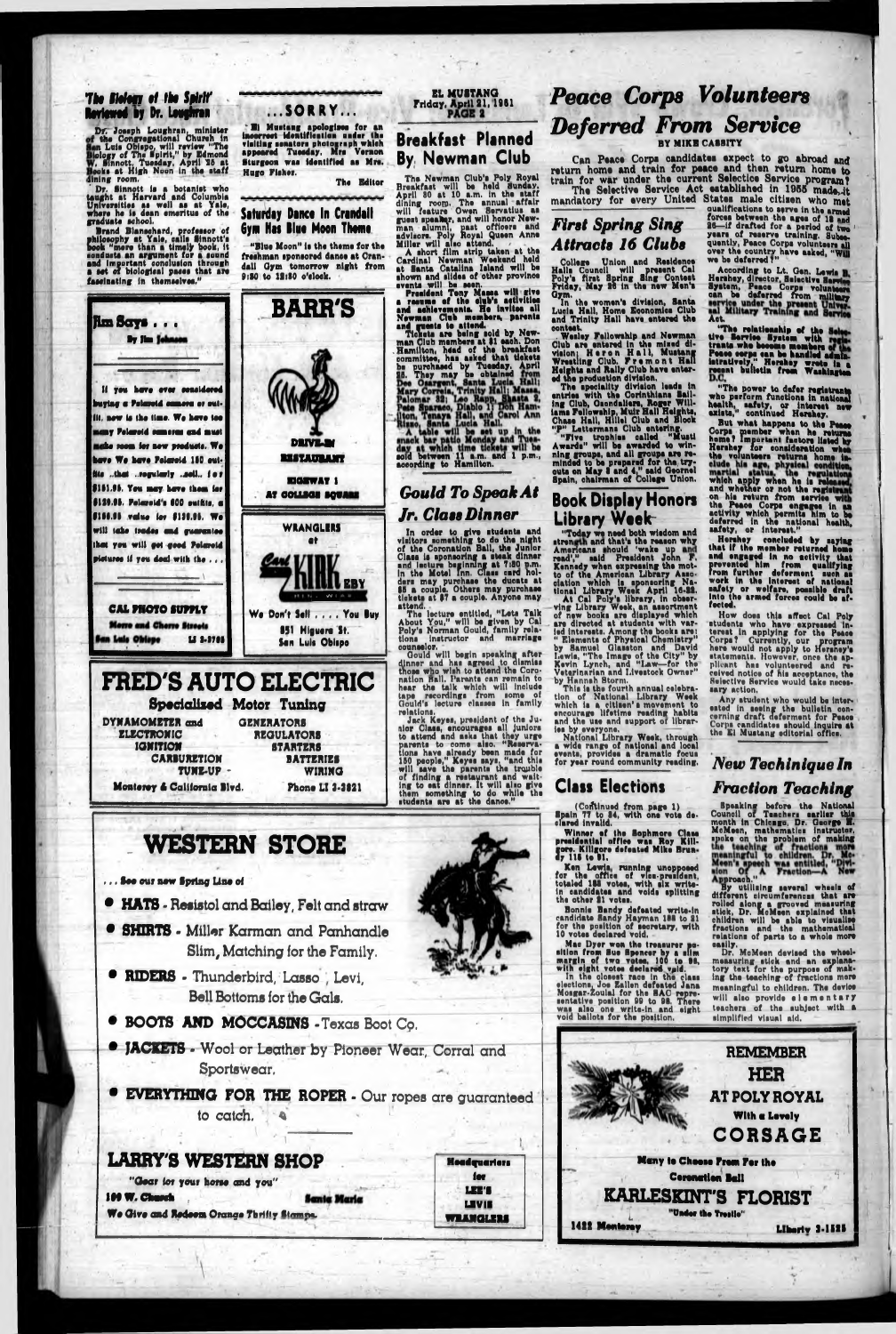### Spikers To Host LA State In CCAA Clash Tomorrow

Track Coach Walt Williamson sends his charges against<br>the Los Angeles State Diablos tomorrow at 2:30 on the local<br>oval in what promises to be the biggest meet staged at Cal<br>Poly in quite some time. An exhibition hammer thr

torn

collent attraction for the spectator."<br>
Los Angeles boasts of some of<br>
Los Angeles boasts of some of<br>
Los Angeles boasts of some of<br>
Harris, pole vaulter, is defending<br>
CCAA champion in that event and<br>
has an all-time best

### **CCAA Swim Finals** At Santa Barbara

Cal Poly is a slim choice to<br>capture the team honors in the<br>California Collegiate Athletic Association swimming championships<br>which are now taking place at the<br>UCSB pool The events will last until tomorrow.

that to the All-American Jack Adam,<br>the strong Mustang squad is an-<br>pecied to edge out Los Angeles<br>Sinte and Long Beach State for<br>the title. Adam holds the CCAA<br>records. for the 330 and 440 yard

Freedrich For the 220 and 440 years<br>
Last year's winner, Long Beach<br>
State, will be led by Ron Renison.<br>
The 40ers hold a 6-4 dual meet<br>
mark. Los Angeles State will feature Weldon Madison, dives, who<br>
is undefeated this s

nine school records in one meet<br>this year, Resides Adam, the Mustangs have Frank Brooks in the<br>butterfly events and Courtney<br>Childs in the 100-meter freestiye event. Cal Poly has also turned<br>in the best 400-meter freestyle<br>relay clocking this year, with a<br>4:30.1 race.

**Intramural Track** Meet Monday at 4

Intramural Chairman Bill Miller<br>has announced that the track meet<br>which will have the freehman,<br>sunhmore junior and senior classes suphmore, junior and senior classes<br>sumpeting will be held Monday<br>at 4 p.m. Traphies will be given<br>to the first place winners in all events. svents.<br>
Sign-ups for all events will take<br>
place on the field before the meet<br>
gets under way. There will be<br>
relays, field events and sprints<br>
up to 880 yards. There will not<br>
be a mile run.<br>
Particle run. be a mile run.<br>
Participants are limited to only<br>
two track and one field events.<br>
or one track and two field events.<br>
The accring will be 5 for first.<br>
I for second, and one for third<br>
place and the points will be<br>
totall

in several weeks due to an injury.<br>
Dave, Dickey (15.4) and Ingo<br>
Hallsteinsson (15.5) will go in the<br>
Hallsteinsson (15.5) will go in the<br>
Hauls Rodrigues, who has the<br>
Louis Rodrigues, who has the<br>
third best time in the

Jack Wofford with a time of<br>
19:03 will be entered in the 2-mile<br>
Hammat, Boyd, Lafferty and<br>
Redrigues with team up to meet<br>
the Diables in the relay,<br>
In the field events, the Master<br>
tend of highlympers with his sea-<br>
t

**Burriss Saddlery** 

Your Headquarters For

Wranglers

Pants & Shirts

**Western Wear** 

**EL MUSTANG** Friday, April 21, 1961

### Los Angeles State **Next Net Opponent**

Coach Ed Jorgensen's netters<br>will meet the Los Angeles State<br>Diablos this afternoon at 2:30 on<br>the home courts. This will be the<br>first meeting of the year for the<br>two clubs.

two clubs.<br>The Mustangs will try to get<br>back on the winning track today<br>following last Tuesday's loss to<br>the Santa Barbara Gauchos, Santa<br>Barbara dumped Poly for the second time this season with a 4-3 seore.

### Santa Barbara Gauchos Here

Resuming CCAA baseball action this weekend, the Cal Poly nine<br>will play host to the Gaushon<br>of the University of California<br>at Santa Barbara today at 2:30<br>and tomorrow at 12:30.

and tomorrow at 19:80.<br>In the last league action two<br>weeks ago the Mustangs were<br>dumped three times by the Freeno<br>distributions. The losses are the<br>Cal Poly mark at two wins and<br>four defeats in loop play. Non-<br>conference a

In their two wins, the Mustangs<br>combined clutch hitting and soild<br>front line pitching to dump the<br>Spartans 9-4 Friday and 8-0 in<br>Laturday's nitecap. Ray Walters

**Jauch a two-hitter to win the Mutange Area Music and After AT games, three Musicange are hitting above the .300 marr.**<br>
New AT games, three Musicange are hitting above the .300 marr., Ken. ...Anderson. .379, ..Cameren Bos

## Dr. Mott Speaker At AANPER

Dr. Robert A. Mott, head of the<br>physical education family at Cal<br>Poly will be one of the principal<br>reakers at the 26th annual con-<br>vention of the Southwest District,<br>American Association for Health,<br>Physical Education, and

N.E., April 1942.<br>
Dr. Mott is chairman of the pro-<br>
famm, "Profundation section's pro-<br>
famm, "Profundanal Education-<br>
Today and Tomorrow," to be held<br>
Iday, April 21, at 1 p.m. All ses-<br>
sions of the convention will be h **CAZADUS.** 

Some 300 delegates from California, Arizona, Utah, Nevada and<br>Hawaii will attend.

# Confab At Albuquerque, N.M.

**Tires Need Recapping Or Replacing** Come In and See "Willie Watts" 1413 Monterey Street









## Is your future up in the air?

As the communications needs of our nation become steadily greater and more complex,<br>the Bell Telephone System is continuing its ploneer work in microwave by "taking to the air" more and more to get the word across.<br>To this end, Western Electric-the manu-

facturing arm of the Bell System-has the monumental task of producing a large part of the microwave transmission equipment that knits our country together by shrinking thousands of miles into mere seconds.

In spite of its great technological strides, the science of radio relay is a rapidly-changing one. And new break-throughs and advances are common occurrences. A case in point: our Bell System "TH" Microwave Radio Relay. This newest development in long-distance telephone transmission will eventually triple the present message-carrying capacity of existing long-haul radio relay installations. A fullscale system of 6 working and 2 protection<br>channels can handle 11,000 telephone messages at the same time.

To make microwave work takes a host of special equipment and components: relay towers, antennae, waveguides, traveling-wave tubes, transistors, etc. But just as important, it takes top-caliber people to help us broaden

our horizons into such exciting new areas as communication by satellites!

And microwave is only part of Western<br>Electric's opportunity story. We have-right now-hundreds of challenging and rewarding positions in virtually all areas of telephony, as well as in development and building of defense communications and missile guidance systems for the Government.

So, if your future is "up in the air," you owe Western Electric.

Opportunities exist for electrical, mechanical, industrial, civil and chomical engineers, as well as physical<br>science, liberal arts, and business majors. All qualified<br>applicants will receive consideration for amployment applicants will rocalvo consideration for amplayment<br>without regard to race, croad, color, or national origin.<br>For mars information, get your copy of "Western Electric<br>Initial and Your Career" from your Placement Officer.<br>



Principal menufacturing Iscations at Chicago, 111., Maurey, M. J.; Enttimore, Inc., Incleaspella, Ind., Allantown<br>Winston-Selem, M. C.; Bulletin, R. V.; North Andever, Maur., Omaha, Neb.; Kennas City, Mo.: Columbus, Ohio;<br>